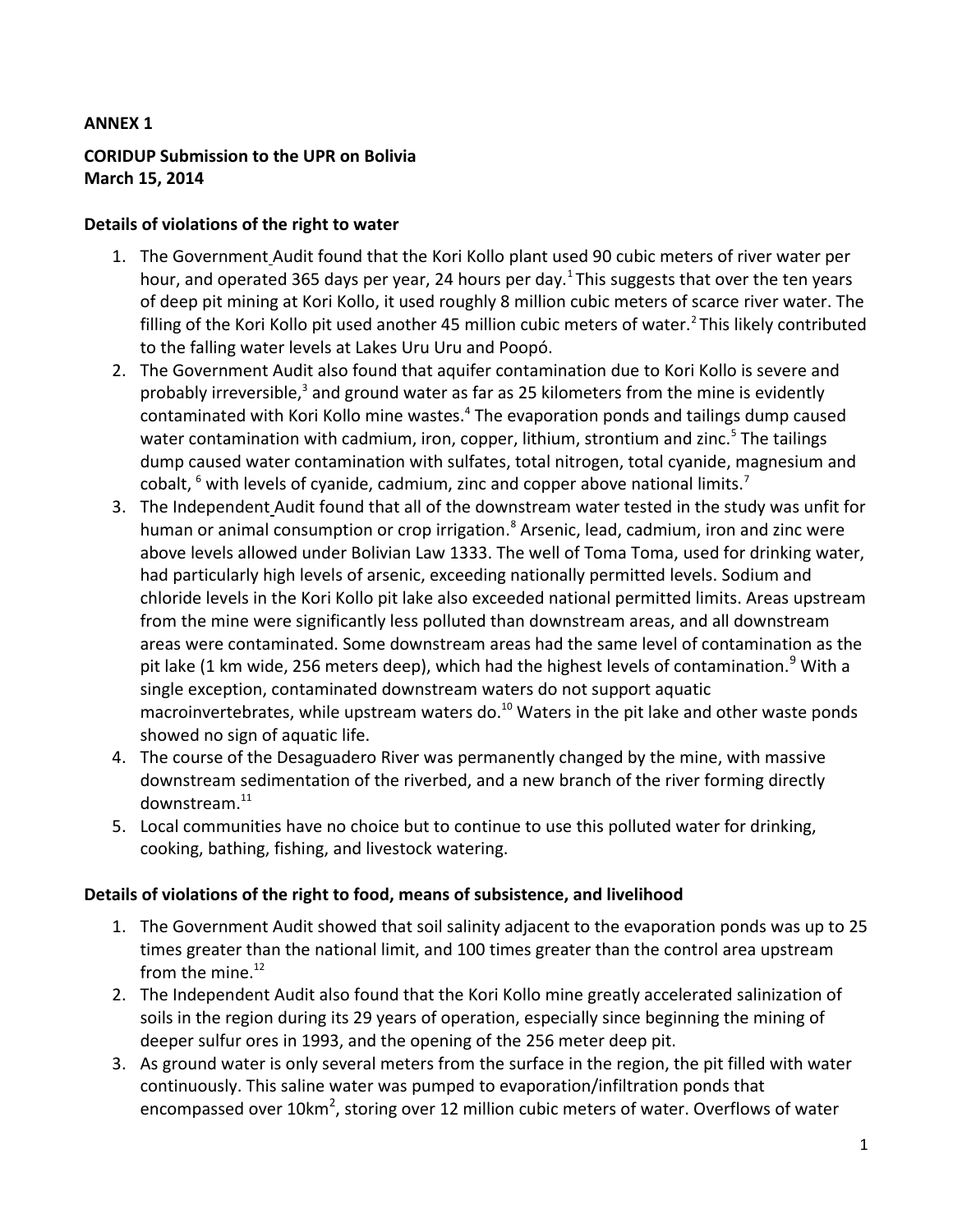from these ponds occurred on several occasions from 1998 to 2003, and contaminated downstream soils, including those of the community of Toma Toma.<sup>13</sup>

- 4. Satellite image analyses also indicate that areas of soils without salinization in the study region decreased considerably between 2005 and 2010, particularly downstream of the mine and the new branch of the Desaguadero River.<sup>14</sup>
- 5. The Government Audit showed soil arsenic levels at one downstream location to be nearly double that of the control area.<sup>15</sup> Soil arsenic levels at the mine were nearly double that of the control (upstream) area, and exceed US EPA limits. (Bolivian law has no standard for arsenic.)<sup>16</sup>
- 6. The Independent Audit also found heavy metals in soils including arsenic, cadmium and zinc, which frequently exceeded permissible limits of Holland, the US EPA, and the European Union.<sup>17</sup> Soils downstream from the mine are no longer fit for cultivation of food plants, both for reasons of toxicity as well as extremely poor yields.<sup>18</sup>
- 7. From the Government Audit, all five species of plants tested at the mine site had toxic levels of heavy metals.<sup>19</sup>
- 8. The Independent Audit found that vegetation cover near and downstream from the mine also declined dramatically in the past 30 years, as salinized and metal-laden soils caused a loss of plant diversity and favored salt-tolerant, rapid growth, short-life cycle or colonizing species.
- 9. In the downstream towns of Toma Toma and Choro Choro, soils now support only one type of plant (toxic to livestock), and almost no other plant life, probably due to the concentrations of heavy metals. Directly upstream from the mine, which is geologically similar to the downstream areas, plant life is far more diverse.<sup>20</sup>
- 10. The Independent Audit also found that heavy metals have accumulated in local plants used for fodder as well as human food and medicine, sometimes to levels hundreds of times greater than contaminated water samples.
- 11. In the Government Audit, 34 percent of sheep in the control/upstream area were anemic, as compared to 80 percent of sheep in the mine-affected area.<sup>21</sup> Fifty percent of control area sheep had hypoproteinemia, as compared to 100 percent of sheep in the mine-affected area. The report concluded the sheep had "hypoproteinemia due apparently to a poor diet, malabsorption, damage to liver and kidney and other [organs], probably attributable to the heavy metals."<sup>22</sup>
- 12. Most of the tested animals presented congenital defects: blindness, polydactyly (extra toes), small ears and malformations of the neck.<sup>23</sup> Blindness, miscarriages, and gastrointestinal problems were observed in livestock due to heavy metal and salts in the water, soils, and forage.<sup>24</sup>
- 13. The Government Audit concluded that agriculture, fishing and livestock suffered "radical transformations, practically disappearing as methods of survival in the strict sense of the term". $25$
- 14. Local communities have no choice but to continue to produce, eat and sell food from these contaminated plants and animals.